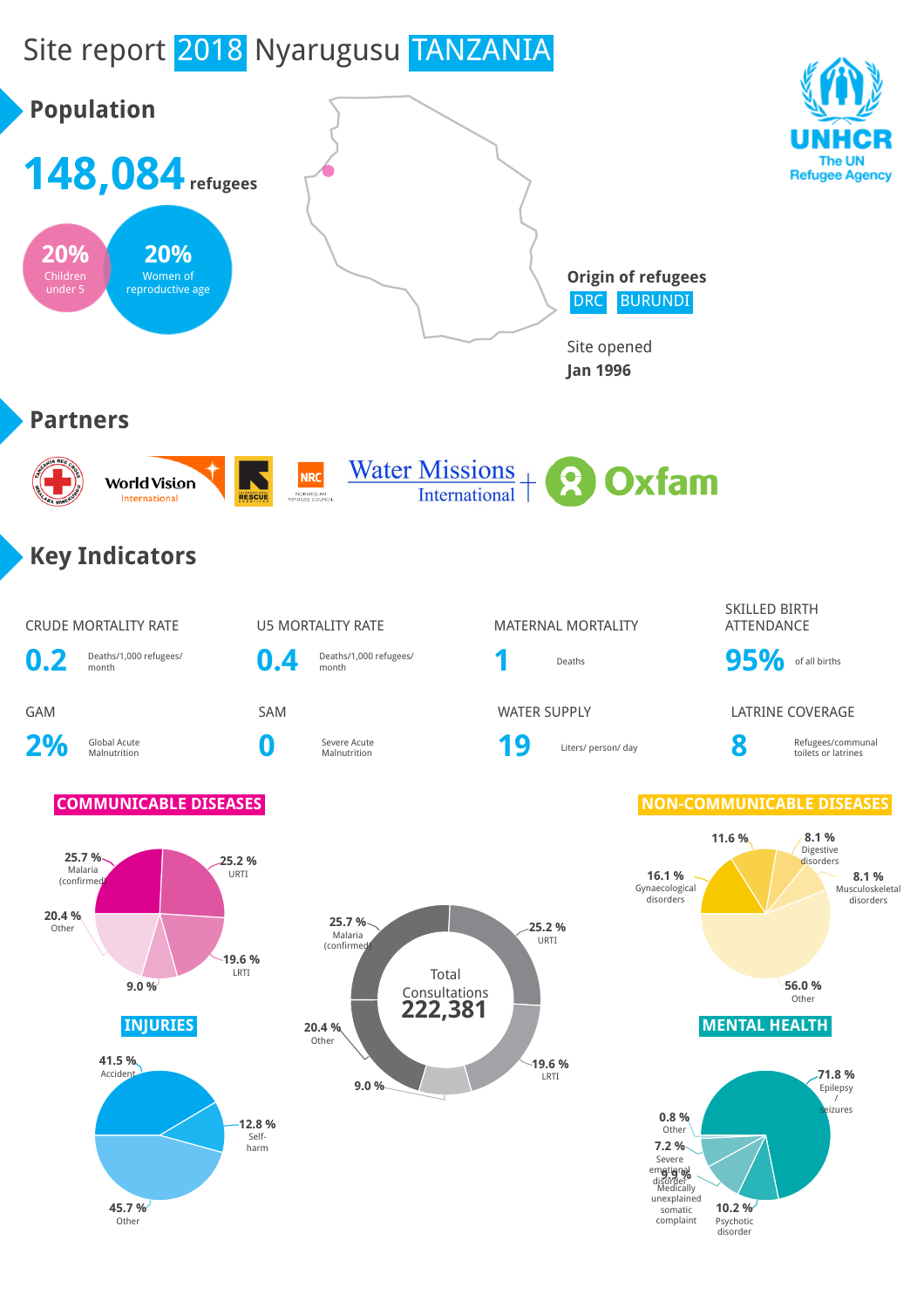# **Public Health**

| <b>HEALTH STAFFING</b>                                      | <b>INDICATOR</b> | <b>STANDARD</b> |           | <b>MORBIDITY</b>                                 | <b>INDICATOR</b> | <b>STANDARD</b> |   |   |
|-------------------------------------------------------------|------------------|-----------------|-----------|--------------------------------------------------|------------------|-----------------|---|---|
| Number of medical doctors                                   | 5                | 1: 50,000       | ◉         | Incidence of malaria among children under<br>5   | 71               |                 |   |   |
| Number of qualified nurses                                  | 101              | 1:10,000        | ◙         | Incidence of watery diarrhoea among              | 4                |                 |   |   |
| Number of community health workers                          | 200              | 1: 1,000        | ◙         | children under 5                                 |                  |                 |   |   |
| <b>ACCESS AND UTILIZATION</b>                               | <b>INDICATOR</b> | <b>STANDARD</b> |           | Incidence of pneumonia among children<br>under 5 | 51               |                 |   |   |
| Consultations per trained clinician per day                 | 40               | < 50            | ◙         | Incidence of pneumonia among over 5              | 24               |                 |   |   |
| Health utilisation rate (new visits / refugee /             | 1.2              | $1 - 4$         | Ø         | Tuberculosis success rate                        | 92%              | < 90%           | ◙ |   |
| year)<br>Proportion of host population consultations        | 3%               |                 |           | Were any MDR/X-TB cases diagnosed among<br>PoCs? | Yes              | <b>No</b>       | ☺ |   |
| <b>MORTALITY</b>                                            | <b>INDICATOR</b> | <b>STANDARD</b> |           | <b>VACCINATION</b>                               | <b>INDICATOR</b> | <b>STANDARD</b> |   |   |
| <b>Crude Mortality Rate</b><br>(CMR) (/1000/month)          | 0.2              | < 0.75          | $\bullet$ | Full vaccination coverage                        | 36%              | < 95%           |   | € |
| <b>Under-five Mortality Rate</b><br>(U5MR) (/1000/month)    | 0.4              | < 1.5           | Ø         | Measles vaccination coverage                     | 95%              | < 95%           |   | 0 |
| <b>Infant Mortality Rate</b><br>(IMR) (/1000 livebirths)    | 29.4             | < 30            | Ø         | Source of vaccination data                       | <b>HIS</b>       |                 |   |   |
| <b>Neonatal Mortality Rate</b><br>(NNMR) (/1000 livebirths) | 7                | < 20            | $\bullet$ | <b>IN-PATIENT DEPARTMENT (IPD)</b>               | <b>INDICATOR</b> | <b>STANDARD</b> |   |   |
| <b>OUTBREAK ALERT AND RESPONSE</b>                          | <b>INDICATOR</b> | <b>STANDARD</b> |           | Average length of stay (days)                    | 3.4              |                 |   |   |
| Proportion of outbreaks investigated within 48<br>hours     | 900%             | 100%            | Ø         | Case fatality rate                               | 0.0              |                 |   |   |
| Number of outbreaks reported                                | 2                |                 |           | Hospitalisation rate                             | 50.9             | $50 - 150$      |   | Ø |

## **Reproductive Health**

| <b>ANTENATAL CARE</b>                                                                     | <b>INDICATOR</b> | <b>STANDARD</b> |              | <b>FAMILY PLANNING</b>                                                      | <b>INDICATOR</b> | <b>STANDARD</b> |   |
|-------------------------------------------------------------------------------------------|------------------|-----------------|--------------|-----------------------------------------------------------------------------|------------------|-----------------|---|
| Antenatal care coverage                                                                   | 73%              | > 90%           | Ω            | Contraceptive prevalence rate                                               | 66%              | $\geq 30\%$     |   |
| Coverage of antenatal tetanus vaccination                                                 | 79%              | >95%            |              | Source of contraceptive prevalence data                                     | <b>HIS</b>       |                 |   |
| <b>DELIVERY CARE</b>                                                                      | <b>INDICATOR</b> | <b>STANDARD</b> |              | SEXUAL AND GENDER-BASED VIOLENCE (SGBV)                                     | <b>INDICATOR</b> | <b>STANDARD</b> |   |
| Proportion of births attended by skilled<br>personnel                                     | 95%              | $\geq 90\%$     | $\checkmark$ | Total number of reported rapes                                              | 88               |                 |   |
| Proportion of births conducted by caesarean<br>section                                    | 7%               | $5 - 15%$       |              | Proportion of eligible rape survivors provided<br>with PEP within 72 hours  | 87%              | 100%            | ೞ |
| Proportion of newborn infants with low birth<br>weight (<2500 gs) (weighed within 72 hrs) | 9%               | < 15%           |              | Proportion of eligible rape survivors provided<br>with ECP within 120 hours | 55%              | 100%            | Ø |
| Proportion of teenage pregnancies                                                         | 4%               |                 |              | SEXUALLY TRANSMITTED INFECTIONS (STIS)                                      | <b>INDICATOR</b> | <b>STANDARD</b> |   |
| Still birth rate (/ 1000 total births / month)                                            |                  |                 |              | Number of genital ulcer diseases                                            | 41               |                 |   |
| Number of maternal deaths                                                                 |                  |                 |              | Number of Pelvic Inflammatory diseases                                      | 17               |                 |   |
| Proportion of maternal deaths investigated<br>within 48 hours                             | 100%             | 100%            |              |                                                                             |                  |                 |   |